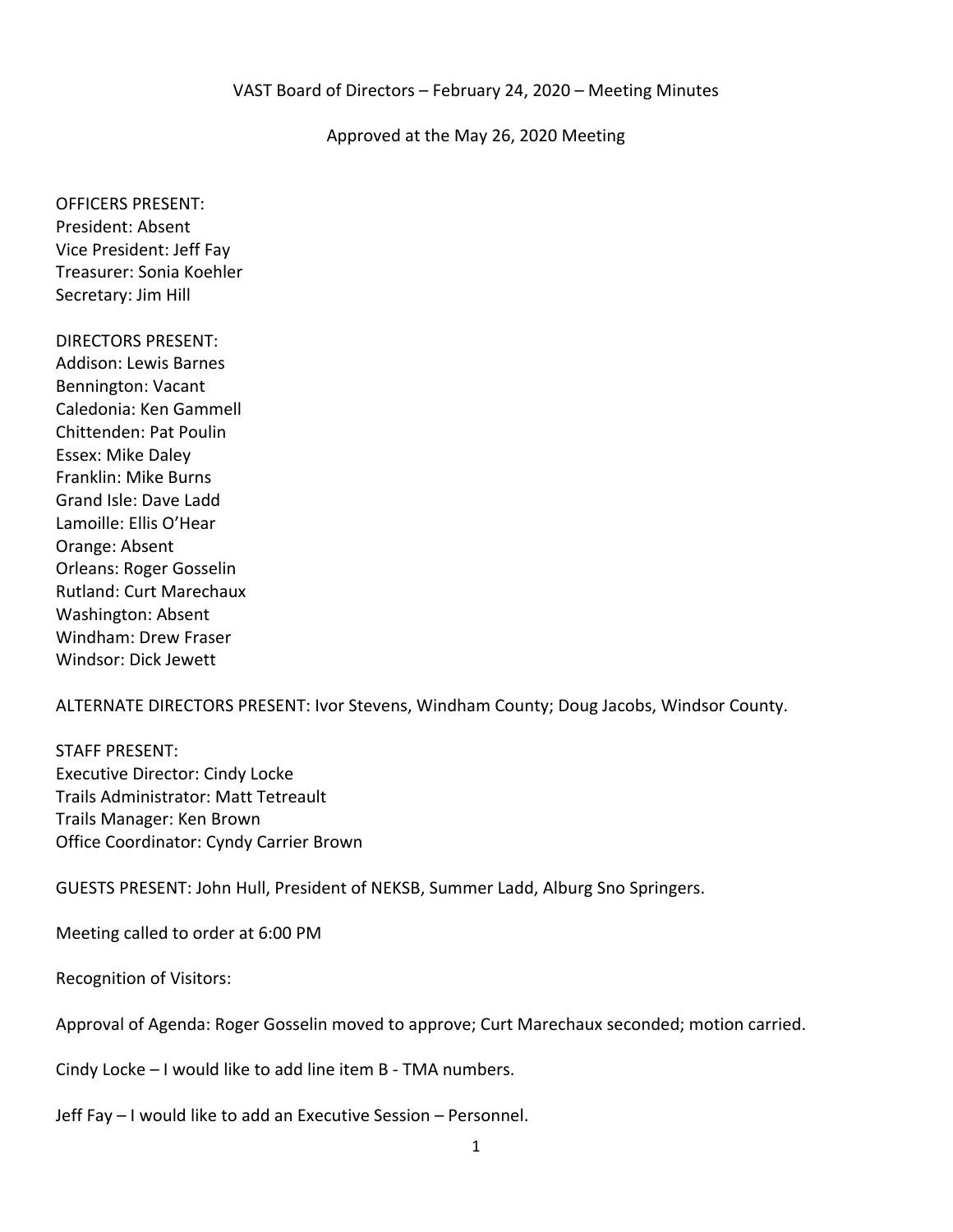Secretary's Report: Ellis O'Hear moved to approve; Lewis Barnes seconded; motion carried.

Treasurer's Report for December – Pat Poulin moved to approve; Curt Marechaux seconded, motion carried.

Treasurer's Report for January – Dave Ladd moved to approve; Drew Fraser seconded; motion carried.

## Old Business

## LVRT Status

- Ken Brown Continuing with repairs from the Halloween Storm; have FEMA funding.
- Working with all the clubs that were impacted; but so far it's just Lamoille County.
- We are hoping FEMA can delay the repairs until March so we can keep the trails open, but we have to go by their schedule because it's their money fixing the trail.
- Cindy Locke I'm going to be at the State House in Senate Transportation Committee with the Secretary of Transportation to finish the funding strategy for the LVRT.

### TMA Numbers

Cindy Locke handed out a revised / updated copy of the TMA Report.

Total TMAs sold to date (2/24/2020) – 18,310; but there are some clubs, a few of which are large, that have not turned in Regular Season TMAs yet.

Early Birds have all been turned in except for one club.

#### NEKSB's Repayment Question

- Cindy Locke I have invited John Hull, President of the NEKSB's to be here for this discussion.
- The total loan amount was for \$22,000; they have currently paid \$8,800 of that, so there is a balance of \$13,200.
- Cindy read the details of the motion regarding this, from the 2014 Board minutes, and that they were given the option of coming back to the Board to discuss the agreement in 2017.
- This loan was in relation to Trail 105, which is used a lot.
- The Club, this year, has sold 406 Early Bird TMAs.
- Grooming contract is 64 miles \$43,000.
- Jim Hill and Pat Poulin thought that the club should come back with a proposal.
- John Hull We were thinking maybe half of the remaining balance.
- Roger Gosselin I'll make a motion that we cut it down by 25% to \$9,900, Mike Daley seconded; motion carried.
- Curt Marechaux \$9,900 but extend the time frame?
- Pat Poulin Would it help the club to lower the payment, or is it doable?
- Jeff Fay \$9,900 over 6 years; annual payment would be \$1,650.
- Ivor Stevens noted that County Trail Coordinators need to review projects carefully.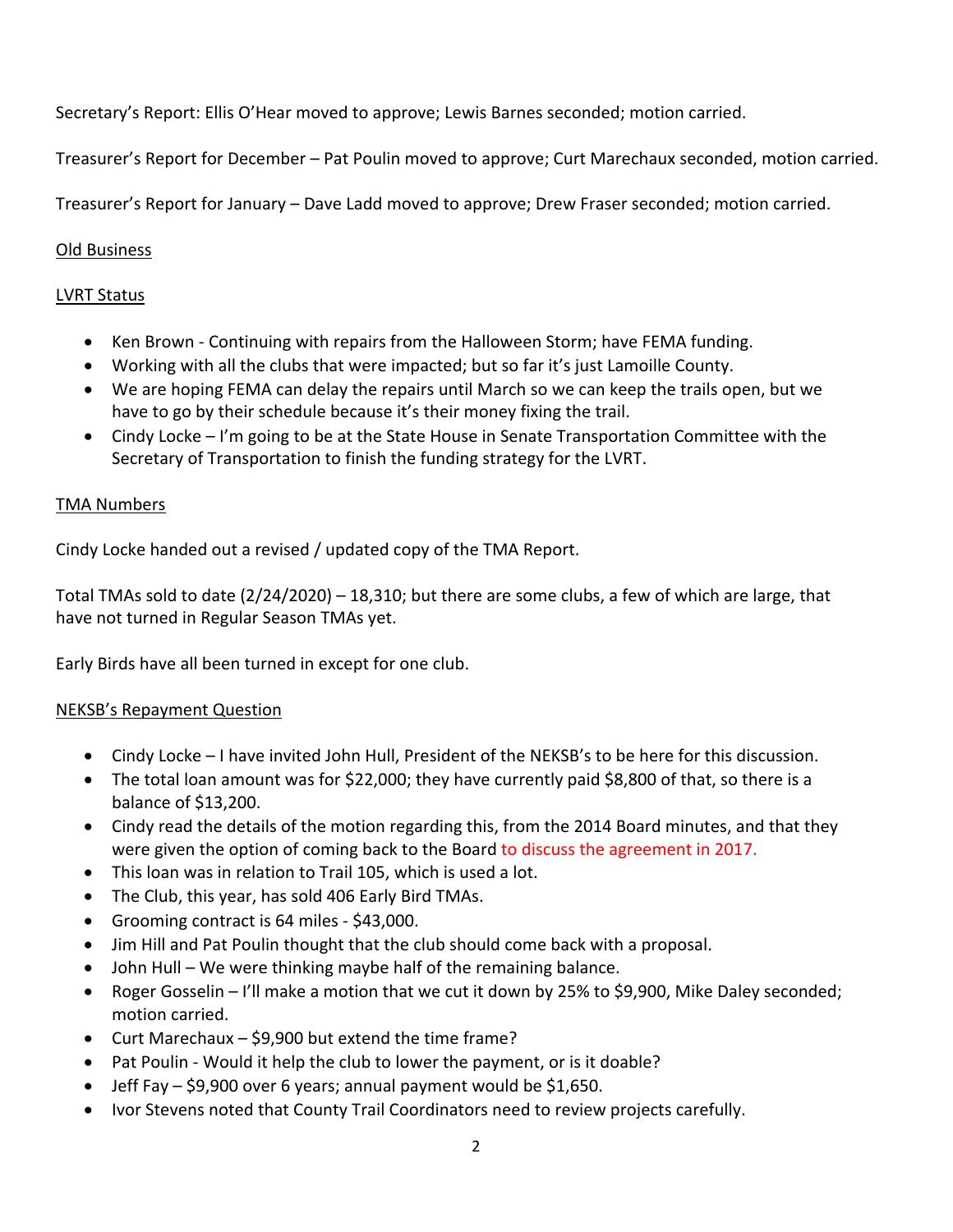TTT Club Loan Request

- Matt Tetreault Most of the information is in my report.
- They are looking to us for \$22,576.96 for capital repairs to their 2003 groomer.
- We gave them \$8,000 in a grant to help.
- \$6,077 was approved previously at the Merchants and they want to roll that over to the NSB.
- Tracks and repayment is roughly \$30,000.
- Weekly average grooming is 8.4 / 32 miles.

Pat Poulin moved to approve; Lewis Barnes seconded, to approve a guarantee of a Northfield Savings Bank loan of \$22,576.96 for Capital Repairs.

#### Signing Issues

- Cindy Locke Safety Ambassadors have been out and reaching out to clubs with sign issues.
- Some clubs signs are great, some are not good at all, and a lot in between.
- Continue to talk about signing and how important it is; especially Stop and Stop Ahead.
- Longer stakes, snow covers the signs up pretty fast.
- Curt Marechaux It is important to have monthly meetings with the Trailmasters there.
- Jeff Fay I have given an assignment to each County Trail Coordinator to ride their trails and report back to me at the next Trails Committee meeting.

#### Committee Reports

### Northeast Chapter

- Pat Poulin We are closing in on the Spring Ride almost a month away.
- The Ride will be starting in the NEK, about 30 people, different states and provinces.
- March 18, 19 and 20.

### Bylaws and Policy

- Jeff Fay has been working with the Newbury Border Riders to set up bylaws for them.
- They are one of the clubs having an audit done as well.

### Annual Meeting

- Cindy Locke The meeting is now going to be hosted here in Barre area by VAST.
- Bennington County cannot do it; Scott Westlake has resigned from the board.
- Looking at U32 or Spaulding High Schools.
- The date will probably be in August.
- Cindy will reach out to the clubs once the date is set to see if they want to/can help.

### Long Range Planning

- Jeff Fay We did meet; and are getting this Committee reactivated.
- We are in the process of reviewing the notes from the summit last June.
- Looking at advising some minor changes to the way the Trails Committee works; make it more functional.
- We will be meeting on March  $11<sup>th</sup>$ .